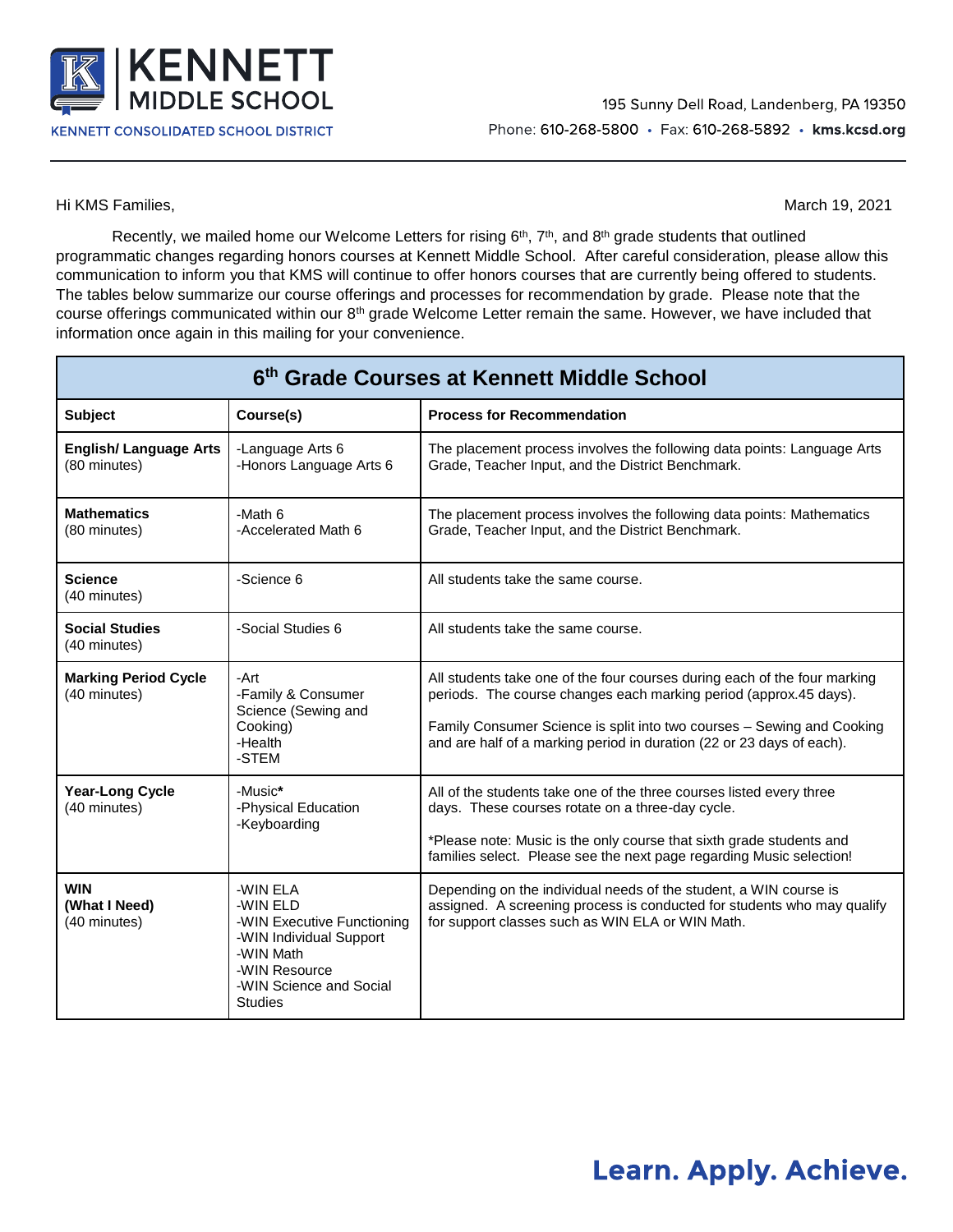

For rising 7<sup>th</sup> grade students, KMS will continue to offer Honors Language Arts 7, Algebra 7, and Honors Science 7 based on the criteria below. Upon completion of Algebra 7, all students are required to take the Keystone Exam. To help our rising 7<sup>th</sup> grade students prepare for their math course next year, a summer enrichment opportunity for all rising 7<sup>th</sup> grade students will be offered from July 6 through August 5, 2021. More information is forthcoming.

| 7th Grade Courses at Kennett Middle School    |                                                                                                                                                          |                                                                                                                                                                                                                                                                                                      |  |
|-----------------------------------------------|----------------------------------------------------------------------------------------------------------------------------------------------------------|------------------------------------------------------------------------------------------------------------------------------------------------------------------------------------------------------------------------------------------------------------------------------------------------------|--|
| <b>Subject</b>                                | Course(s)                                                                                                                                                | <b>Process for Recommendation</b>                                                                                                                                                                                                                                                                    |  |
| <b>English/ Language Arts</b><br>(80 minutes) | -Language Arts 7<br>-Honors Language Arts 7                                                                                                              | The placement process involves the following data points: Language Arts<br>Grade, Teacher Input, and the District Benchmark.                                                                                                                                                                         |  |
| <b>Mathematics</b><br>(80 minutes)            | -Math 7<br>-Algebra 7                                                                                                                                    | The placement process involves the following data points: Mathematics<br>Grade, Teacher Input, the District Benchmark, and the Algebra Readiness<br>Exam.                                                                                                                                            |  |
| <b>Science</b><br>(40 minutes)                | -Science 7<br>-Honors Science 7                                                                                                                          | The placement process involves the following data points: Science Grade,<br>Mathematics Grade, Teacher Input, the District Benchmark, and the<br>Algebra Readiness Exam.                                                                                                                             |  |
| <b>Social Studies</b><br>(40 minutes)         | -Social Studies 7                                                                                                                                        | All students take the same course.                                                                                                                                                                                                                                                                   |  |
| <b>Marking Period Cycles</b><br>(40 minutes)  | -Art<br>-Family & Consumer<br>Science (Sewing and<br>Cooking)<br>-Health<br>-STEM                                                                        | All students take one of the four courses during each of the four marking<br>periods. The course changes each marking period (approx.45 days).<br>Family Consumer Science is split into two courses - Sewing and Cooking.<br>Each course lasts half of a marking period in duration (22 or 23 days). |  |
| <b>Year-Long Cycles</b><br>(40 minutes)       | -Music*<br>-Physical Education<br>-Keyboarding                                                                                                           | All of the students take one of the three courses listed every three<br>days. These courses rotate on a three-day cycle.<br>*Please note: Music is the only course that sixth grade students and<br>families select. Please see the next page regarding Music selection!                             |  |
| <b>WIN</b><br>(What I Need)<br>(40 minutes)   | -WIN ELA<br>-WIN ELD<br>-WIN Executive Functioning<br>-WIN Individual Support<br>-WIN Math<br>-WIN Resource<br>-WIN Science and Social<br><b>Studies</b> | Depending on the individual needs of the student, a WIN course is<br>assigned. A screening process is conducted for students who may qualify<br>for support classes such as WIN ELA or WIN Math.                                                                                                     |  |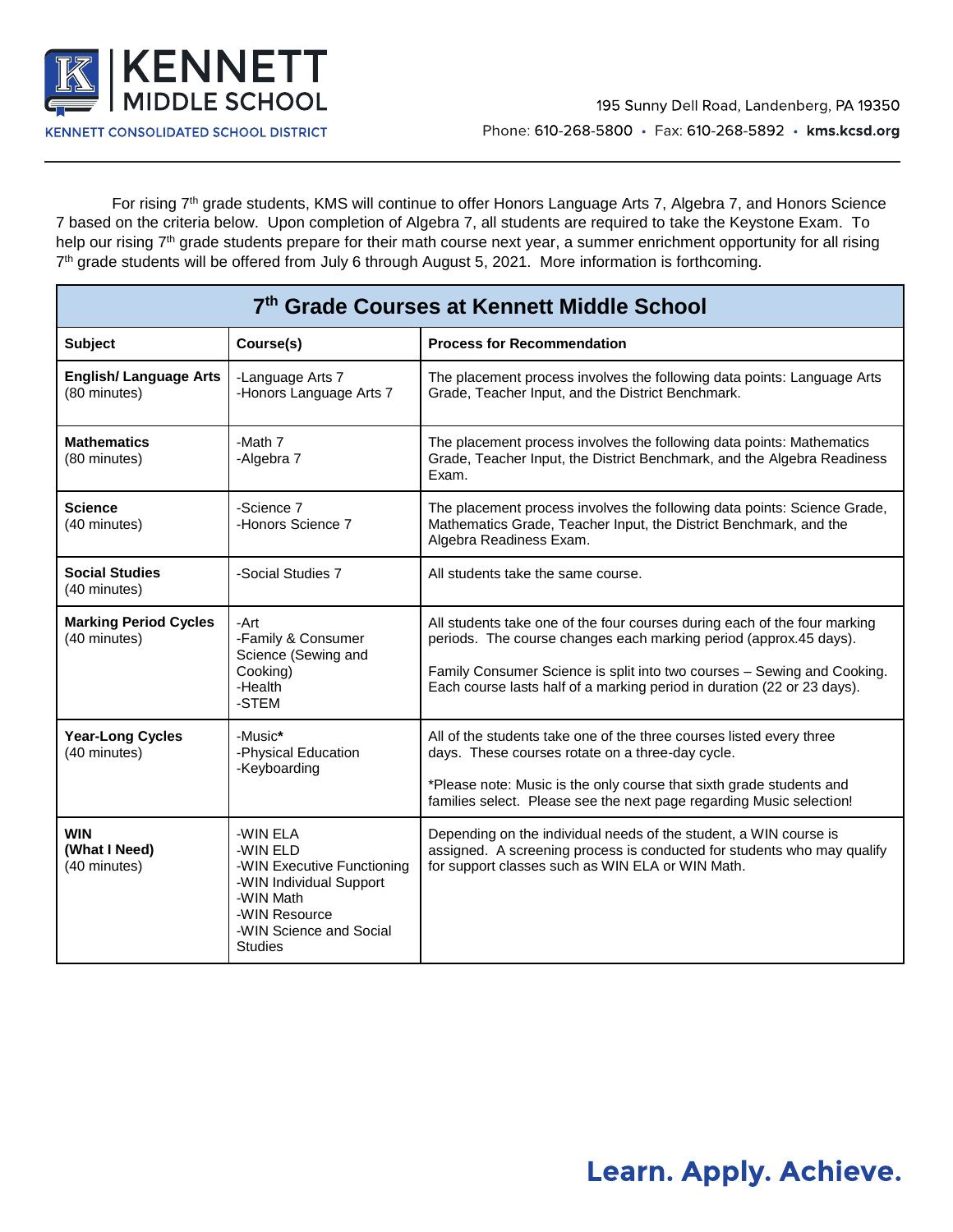

As previously mentioned, the course offerings communicated within our  $8<sup>th</sup>$  grade Welcome Letter remain the same. However, we have included that information once again in this mailing for your convenience. Additionally, to help our rising 8<sup>th</sup> grade students prepare for their math course next year, a summer enrichment opportunity for all rising 8<sup>th</sup> grade students will be offered from July 6 through August 5, 2021. We are excited to announce a few changes to our programming that are specific to this grade.  $8<sup>th</sup>$  grade students and families will now have more "choice" in their schedule than  $6<sup>th</sup>$  and  $7<sup>th</sup>$  grade students.

- **World Languages:** All current 7th grade students will need to choose their preferred World Language course and an alternate for their 8<sup>th</sup> grade year.
- **Specialized Cycles:** All current 7<sup>th</sup> grade students will choose their three preferred Cycles courses and an alternate.

This letter serves to outline all possible World Language and Cycles options and scheduling processes. We encourage all families and students to talk about these options and make decisions together.

| Overview of 8th Grade Courses at Kennett Middle School          |                                                                                                                                                                               |                                                                                                                                                                                                                                                                                                                                         |  |
|-----------------------------------------------------------------|-------------------------------------------------------------------------------------------------------------------------------------------------------------------------------|-----------------------------------------------------------------------------------------------------------------------------------------------------------------------------------------------------------------------------------------------------------------------------------------------------------------------------------------|--|
| <b>Subject</b>                                                  | Course(s)                                                                                                                                                                     | <b>Process for Recommendation</b>                                                                                                                                                                                                                                                                                                       |  |
| <b>English/ Language Arts</b><br>(80 minutes)                   | -Language Arts 8<br>-Honors Language Arts 8                                                                                                                                   | The placement process involves a point system with students receiving points in the<br>following areas: Language Arts Grade, Teacher Input, & District Benchmark.                                                                                                                                                                       |  |
| <b>Mathematics</b><br>(80 minutes)                              | -Math 8<br>-Algebra I*<br>-Geometry*                                                                                                                                          | The placement process involves a point system with students receiving points in the<br>following areas: Mathematics Grade, Teacher Input, District Benchmark, and the<br>Algebra Readiness Exam.                                                                                                                                        |  |
| <b>Science</b><br>(40 minutes)                                  | -Science 8<br>-Honors Science 8                                                                                                                                               | The placement process involves a point system with students receiving points in the<br>following areas: Final Grade in Mathematics, Final Grade in Science, Teacher Input,<br>District Benchmark, and the Algebra Readiness Exam.                                                                                                       |  |
| <b>Social Studies</b><br>(40 minutes)                           | -American History                                                                                                                                                             | All students take the same course.                                                                                                                                                                                                                                                                                                      |  |
| <b>Specialized Cycles</b><br>(80 minutes)                       | All courses related to Art.<br>Financial Literacy &<br>Entrepreneurship, Family &<br>Consumer Science, Health &<br>Physical Education, Music, and<br><b>STEM</b>              | All students will choose their 3 preferred Cycles courses and an alternate. All<br>courses will be 80 minutes in length which will allow our students to dive deeper into<br>subjects that most interest them. Course names, descriptions and introductory<br>videos for all Cycles course options are available later in this mailing. |  |
| WIN (What I Need) and<br><b>World Languages</b><br>(40 minutes) | -WIN ELA<br>-WIN ELD<br>-WIN Executive Functioning<br>-WIN Individual Support<br>-WIN Math<br>-WIN Resource<br>-WIN Science and Social<br><b>Studies</b><br>-World Languages* | Depending on the individual needs of the student, a WIN course is assigned. A<br>screening process is conducted for students who may qualify for support classes<br>such as WIN ELA or WIN Math.<br>World Languages (8th grade only): Spanish I, French I, & Latin I*                                                                   |  |

**Overview of 8th Grade Courses at Kennett Middle School**

*\*Algebra I, Geometry, & World Language courses taken at the middle school are considered high school level courses. While KHS credits cannot be earned in middle school, the final grades in these courses are part of the high school GPA and include midterm and final exam grades.*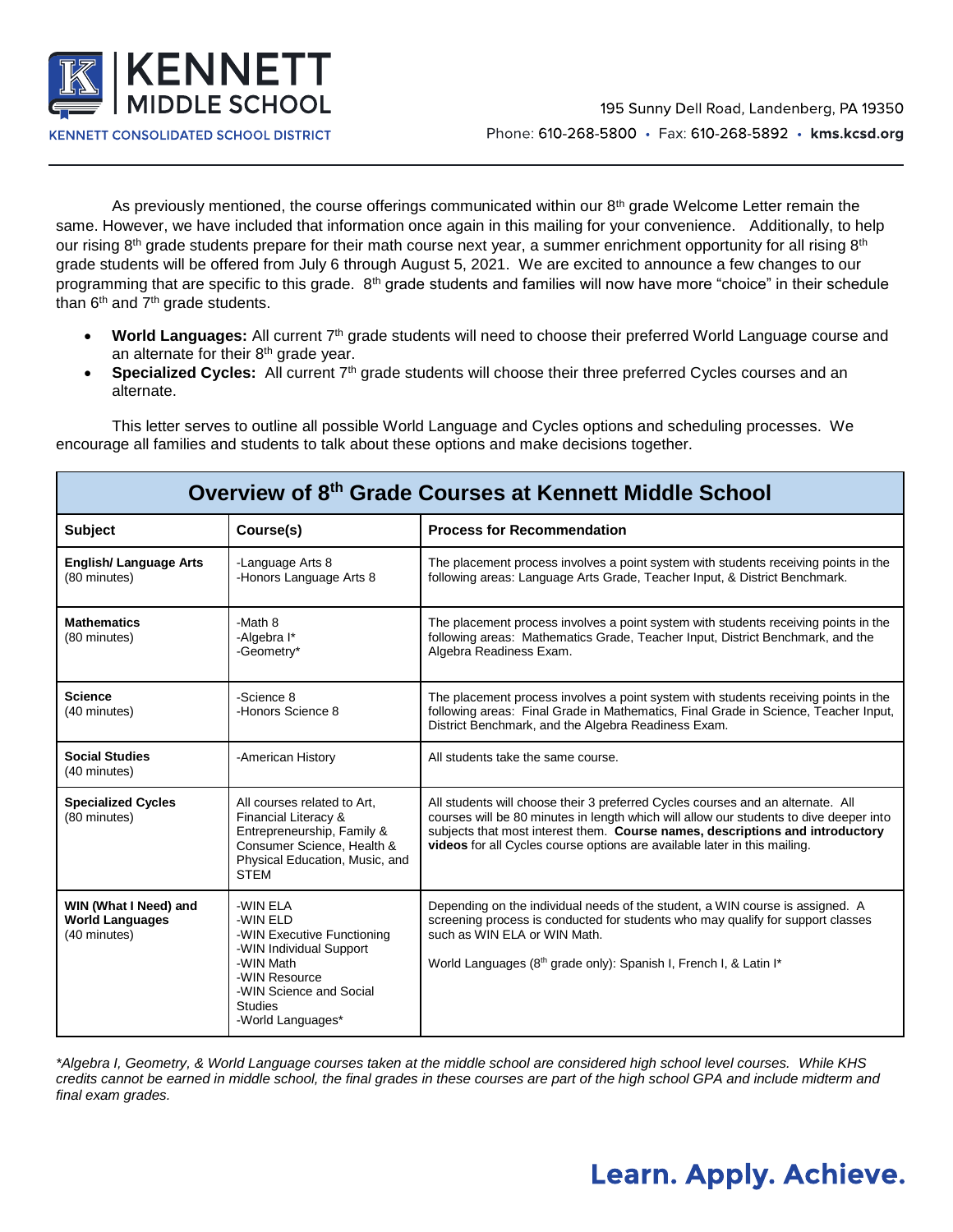

### **Introducing College & Degree Programs + 8th Grade Specialized Cycles**

### **A Look Ahead to Kennett High School:**

For the 2021-2022 school year, 9<sup>th</sup> grade students entering Kennett High school (KHS) will be the first Freshman class to be enrolled in College and Degree programs. The **KHS College and Degree Programs** (KHSCDPs) will better prepare all students for the next phase of their educational and professional lives. The KHSCDPs will enhance and enrich an already powerful learning program. Here are some exciting facts about KHSCDPs:

- The KHS Degree Programs not only challenge students with academic rigor in the core content area courses, but they also provide for breadth and depth in the exploration of careers students desire to pursue following graduation and college.
- When students complete a Degree Program, they earn a specialized Kennett High School Diploma that not only indicates meeting the academic rigor of our curriculum, but also the investigation, exploration, and mastery of career-specific skills, concepts, and competencies.
- The certification and internship components of the Degree Programs provide for an enhanced learning experience that will give students a comprehensive understanding and insight into their desired career.

### **Kennett Middle School:**

Here at KMS, our Cycles teachers are working to expand their content and align our programming to KHSCDPs. We want to **EMPOWER OUR STUDENTS** to choose courses that are most appealing and relevant to them. **8 th Grade Specialized Cycles** will provide all KMS students with 4,800 instructional minutes throughout the school year in Cycles courses of their choice as opposed to previous school years when students would attend  $8<sup>th</sup>$  grade cycles courses for either 1,800 or 2,400 minutes. We are so excited for these expanded learning opportunities for all of our students.

We encourage all students and families to read through these courses offerings together and have a discussion about which courses will be best for your child. We hope you will make these choices together.

*Note: Although all of our specialized Cycles courses align with KHS's College & Degree Programs, students are not committing to a specific College or Degree Program with their selection of cycles in 8th grade.* 

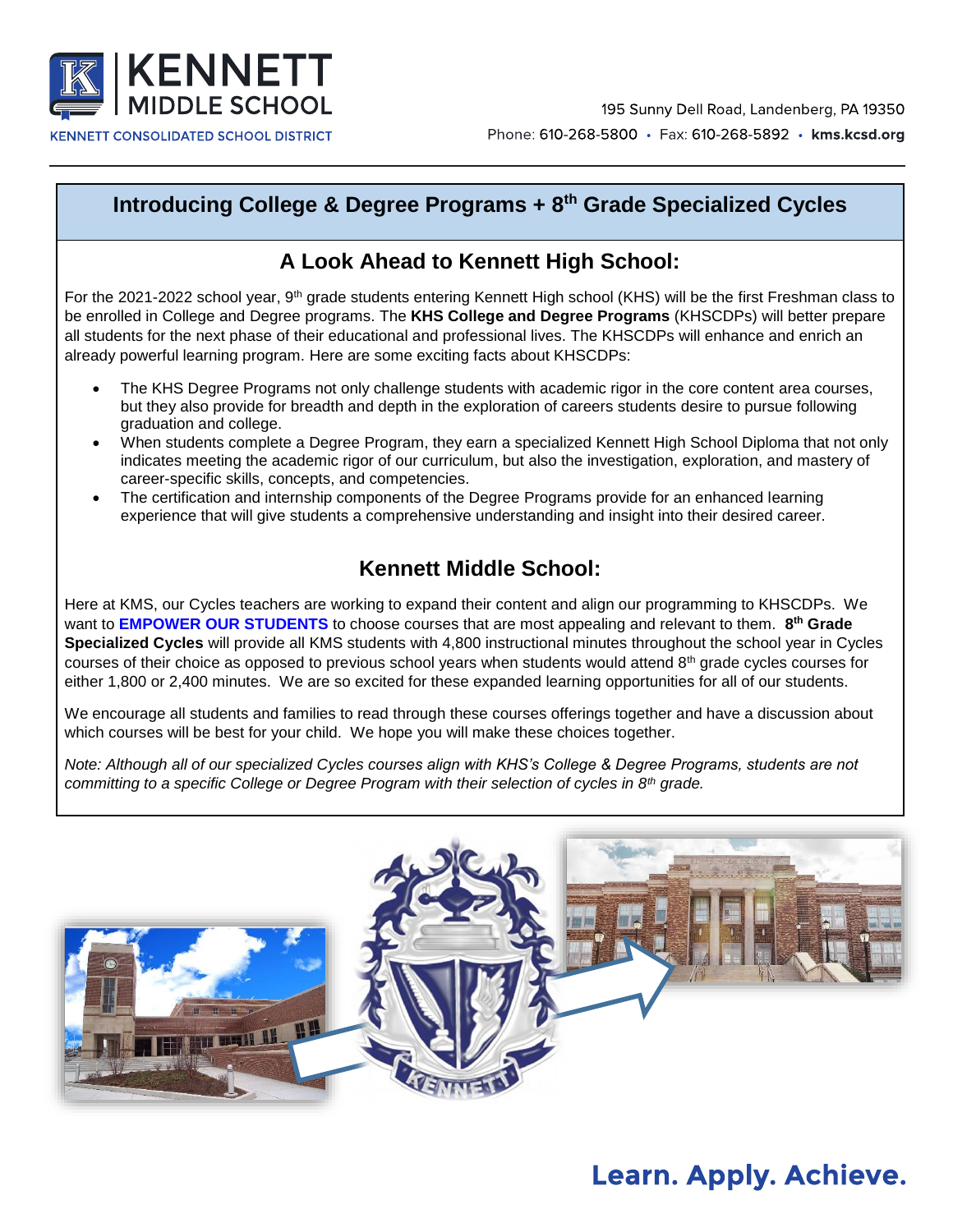

**KENNETT CONSOLIDATED SCHOOL DISTRICT** 

195 Sunny Dell Road, Landenberg, PA 19350

Phone: 610-268-5800 · Fax: 610-268-5892 · kms.kcsd.org

### **8 th Grade Specialized Cycles Course Catalog**

**Directions:** This course catalog features thirteen Cycles options from which students will choose. All current 7<sup>th</sup> grade students will be selecting three (3) preferred cycles and one (1) alternate in their PRIDE course starting in the final week of March through the middle of April. Here are a few general guidelines about selecting courses.

- 1. Students may take up to three (3) music courses.
- 2. Students may take up to two (2) Health & PE courses.
- 3. Students may take up to two (2) Art courses.
- 4. Students must select one (1) alternate Cycles course and we will do our best to place all students in at least two of their three preferred Cycles courses.

**D** Note: Click on the Course Titles in the 1<sup>st</sup> column below to view course overview videos from the teachers!

| <b>Course</b><br>(Subject)                                                          | <b>KHS</b><br><b>Connection</b> | <b>Course Descriptions</b>                                                                                                                                                                                                                                                                                                                                                                                                                                                                                                                                                                                                                                                                                                                                                                                                                                                                                                                                                                                                                                                                                                                                                                                                                                                                      |
|-------------------------------------------------------------------------------------|---------------------------------|-------------------------------------------------------------------------------------------------------------------------------------------------------------------------------------------------------------------------------------------------------------------------------------------------------------------------------------------------------------------------------------------------------------------------------------------------------------------------------------------------------------------------------------------------------------------------------------------------------------------------------------------------------------------------------------------------------------------------------------------------------------------------------------------------------------------------------------------------------------------------------------------------------------------------------------------------------------------------------------------------------------------------------------------------------------------------------------------------------------------------------------------------------------------------------------------------------------------------------------------------------------------------------------------------|
| <b>Ceramic Studio</b><br>(Art)                                                      | <b>Humanities</b><br>College    | Are you ready to take your ceramic skills to the next level? Building off of basic hand-building<br>techniques learned in 6th and 7th grade, this course will allow students to expand and improve<br>individual craft, style and form. Students will explore new and advanced hand-building and glazing<br>techniques while also being introduced to basic potter's wheel throwing skills. This course will help to<br>prepare students who are interested in taking high school ceramics and who are looking to expand<br>their 3D art skills. Possible projects and activities for this course include thrown and hand built pieces<br>such as ceramic shoes, birdhouses and planters, self-portrait tiles, seasonal projects and much more!<br>This course will also participate in community outreach projects including the Empty Bowl project and<br>a KMS tile mural. Our focus will be on:<br>Creative problem solving<br>$\bullet$<br>Exploration of ceramic design<br>$\bullet$<br>Expanded hand-building construction techniques<br>$\bullet$<br>Basic wheel throwing<br>$\bullet$<br>Advanced glazing techniques<br>$\bullet$<br>Emphasis on aesthetics and art criticism<br>$\bullet$<br>Developing a digital portfolio to show growth and develop aesthetic choices<br>$\bullet$ |
| <b>Studio Drawing</b><br>and Painting (Art)                                         | <b>Humanities</b><br>College    | This course will expand on basic drawing and painting skills learned in 6th and 7th grade and<br>encourage you to find and develop your own personal artistic voice and style. Students will learn about<br>both traditional and modern artists and art styles, all while exploring new methods and materials. An in<br>depth exploration of advanced studio art techniques and materials focusing on drawing and painting.<br>This course will expand upon prior knowledge of the elements and principles of art and design as well<br>as foster personal artistic growth, creative problem solving skills and critical thinking. Students will<br>explore both traditional and more unique methods and materials including but not limited to charcoal,<br>pastel, pen and ink, watercolor and acrylic paints. Students will be exploring advanced techniques and<br>materials that will help to prepare them for higher level art courses as well as to help develop personal<br>style, design aesthetic and skill. Students will create a digital Art portfolio that can be added to and<br>further developed throughout their art education and can be used as a career building tool.                                                                                                     |
| <b>Financial</b><br><b>Literacy &amp;</b><br><b>Entrepreneurship</b><br>(Computers) | <b>Business</b><br>College      | This course will empower 8th grade students to take steps to prepare for their future. Students will<br>integrate information technology tools throughout the course while learning about college, careers,<br>financial literacy, and entrepreneurship topics. Examples include: College and scholarship exploration,<br>career research, composing a resume and other business documents, budgeting, money<br>management, and marketing.                                                                                                                                                                                                                                                                                                                                                                                                                                                                                                                                                                                                                                                                                                                                                                                                                                                      |
| <b>Culinary and</b><br><b>Home Living</b><br>(Family &<br>Consumer<br>Science)      | <b>Humanities</b><br>College    | In this elective course, students will engage in individual and group problem solving. Emphasis will be<br>placed on making good use of available resources to meet existing needs. Students will have<br>the opportunity refine their culinary skills and add to their experiences with lifelong skills. Students will<br>have the opportunity to experience lifetime skills that will be used on a regular basis as they gain<br>independence. During their culinary unit, the students will learn the importance of safe food handling,<br>basic food preparation techniques, and the basic safety skills to use in the kitchen. During the<br>consumerism unit students will learn that a relationship exists between a simple spending plan and<br>how that relationship allows for managing income, expenses, and savings. That advertising affects<br>teen spending, the importance of planning a budget, banking procedures, how to shop safely on-line,<br>and how to critically evaluate advertisements. Students that choose this as their elective will have the<br>opportunity to take their Family and Consumer Sciences experience to the next level.                                                                                                                            |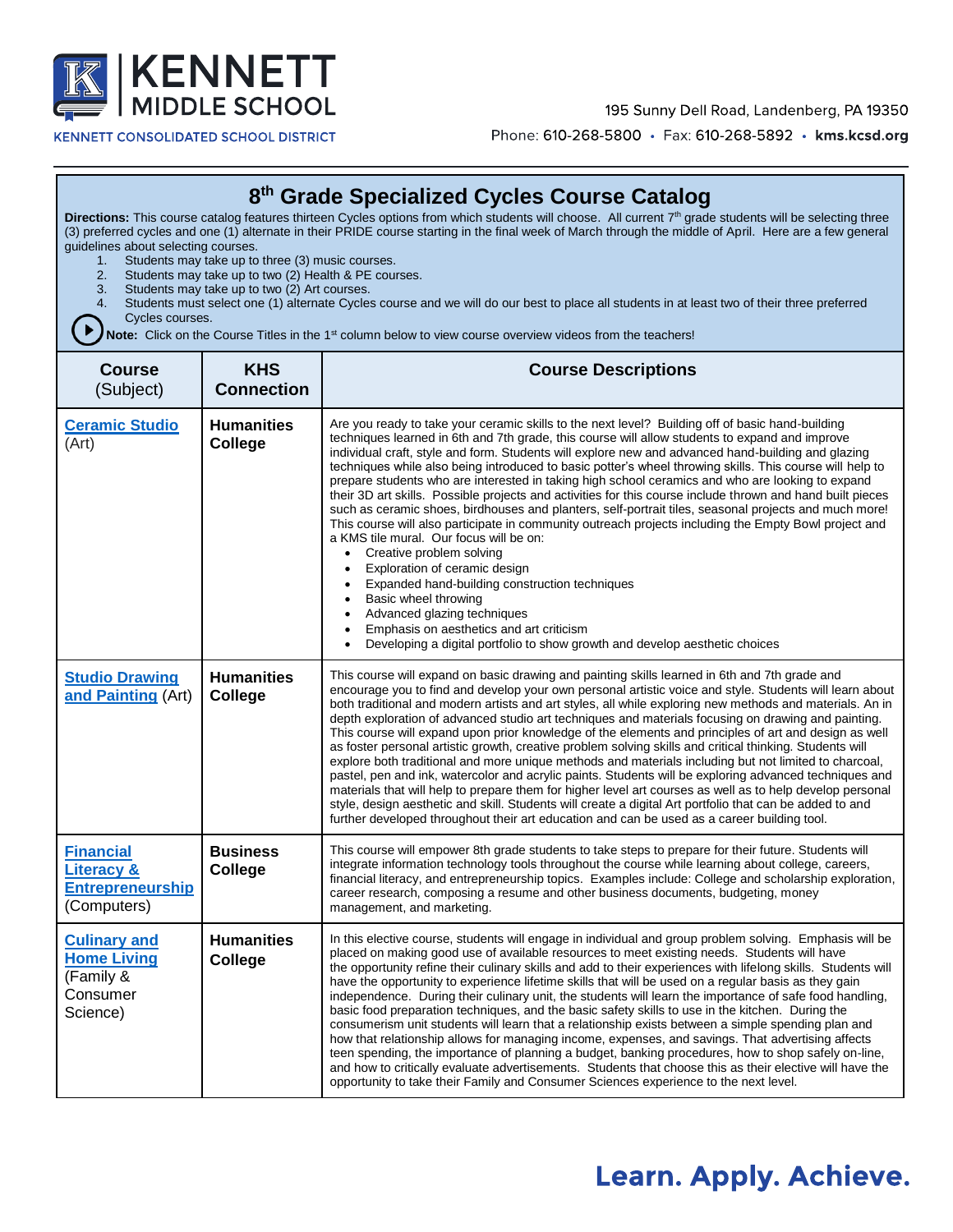

#### **KENNETT CONSOLIDATED SCHOOL DISTRICT**

#### 195 Sunny Dell Road, Landenberg, PA 19350

Phone: 610-268-5800 · Fax: 610-268-5892 · kms.kcsd.org

| <b>Family</b><br><b>Development &amp;</b><br>Safety (Family &<br>Consumer<br>Science) | <b>Humanities</b><br>College | Students will gain knowledge of various stages across the human lifespan (infant, adolescent, adult,<br>older adults, and beyond) and how they impact culture and families. Students will be able to obtain<br>certifications in babysitting and First Aid & CPR. This class is beneficial for job related skills for career<br>paths such as education, childcare, parks and recreation, counseling, family consumer sciences and<br>health services. Students will gain knowledge in diversity of families and the community as well as<br>obtain career skills. Students be able to learn first aid skills associated with many first jobs such as<br>babysitting, lifeguarding, coaching and being a camp counselor. This course will occur in 3 parts.<br>Part 1: Human Development & Family Studies<br>Physical, social and emotional development within the context of the family.<br>Stages of development<br>Promotion of healthy family development<br>Diversity within the family and the community<br>Part 2: Babysitting<br>Basic care to infants and children, what to do during an emergency, how to choose age-appropriate activities,<br>and recognizing and handling specific behaviors, this class can help you gain the skills and confidence<br>needed for babysitting.<br>Upon successful completion, you will receive a certificate through American Safety & Health<br>Institute (ASHI).<br>Part 3: First Aid & Cardiopulmonary Resuscitation (CPR)<br>Designed specifically for students, this class provides a comprehensive set of skills that may enable you to<br>save a life.<br>You'll receive a 2 year certification in both First Aid and CPR/AED through (ASHI), and be prepared to<br>respond to a variety of emergencies involving infants, children and adults. |
|---------------------------------------------------------------------------------------|------------------------------|------------------------------------------------------------------------------------------------------------------------------------------------------------------------------------------------------------------------------------------------------------------------------------------------------------------------------------------------------------------------------------------------------------------------------------------------------------------------------------------------------------------------------------------------------------------------------------------------------------------------------------------------------------------------------------------------------------------------------------------------------------------------------------------------------------------------------------------------------------------------------------------------------------------------------------------------------------------------------------------------------------------------------------------------------------------------------------------------------------------------------------------------------------------------------------------------------------------------------------------------------------------------------------------------------------------------------------------------------------------------------------------------------------------------------------------------------------------------------------------------------------------------------------------------------------------------------------------------------------------------------------------------------------------------------------------------------------------------------------------------------------------------------------------------------|
| <b>Wellness and</b><br><b>Fitness</b> (Health &<br>PE)                                | <b>STEM College</b>          | If you enjoy practicing habits to help attain better mental and physical outcomes, sign up for this<br>class. We will learn techniques to help manage and improve our daily lives. We will learn about<br>healthy eating, building good fitness and all around making healthy lifestyle choices. Half of this<br>classroom will be fitness based and the other half will be classroom based.                                                                                                                                                                                                                                                                                                                                                                                                                                                                                                                                                                                                                                                                                                                                                                                                                                                                                                                                                                                                                                                                                                                                                                                                                                                                                                                                                                                                         |
| <b>Sport and</b><br><b>Fitness</b> (Health &<br>PE)                                   | <b>STEM College</b>          | If you enjoy team/individual sports as well as staying in shape, sign up for this class. This course will<br>be an active experience and is meant for those who enjoy playing sports and working out. Potential<br>topics being covered includes: Team sports, cardio fitness, invasion games, strength training. This<br>course will occur in the gymnasium.                                                                                                                                                                                                                                                                                                                                                                                                                                                                                                                                                                                                                                                                                                                                                                                                                                                                                                                                                                                                                                                                                                                                                                                                                                                                                                                                                                                                                                        |
| <b>Foundations of</b><br>Health (Health &<br>PE)                                      | <b>STEM College</b>          | If you are interested in disease, substance abuse and nutrition, this is the class for you. We will<br>explore disease, substance abuse, and nutrition's impact on the body and society. Throughout the<br>year, we will look at diseases from the past, present and future as well as nutrition and its link to<br>disease. We will explore the impact of substance abuse and the implications. This course will occur in<br>a classroom setting.                                                                                                                                                                                                                                                                                                                                                                                                                                                                                                                                                                                                                                                                                                                                                                                                                                                                                                                                                                                                                                                                                                                                                                                                                                                                                                                                                   |
| <b>Band</b> (Music)                                                                   | <b>Humanities</b><br>College | Band instruction will be very similar to 6th and 7th grade in that students will be continuing to improve<br>and perform on their selected wind or percussion instruments. With the additional time, the Wind<br>Ensemble will be preparing for more performing opportunities while continuing to progress through our<br>primary text Measures of Success: A Comprehensive Music Learning Method. The students that<br>select band MUST be continuing students. Students in this course will gain more Band in their<br>schedule! We will prepare for fun performing opportunities and spend more time focusing on concert<br>preparation. More opportunities may include:<br>Play music in the stands (not marching) with the KHS Marching Band in the Fall<br>Play holiday music at Longwood, the market in downtown Kennett, or the Christiana Mall.<br>Possible performance at a "Wilmington Blue Rocks" game or adjudicated festival (field trip)<br>Winter and Spring Concert Performance<br>$\bullet$                                                                                                                                                                                                                                                                                                                                                                                                                                                                                                                                                                                                                                                                                                                                                                                        |
| <b>Chorus</b> (Music)                                                                 | <b>Humanities</b><br>College | All skill levels are welcome, no experience is necessary. Concert attendance in the Fall and Spring is<br>required. Chorus welcomes all students who would like to sing music from a variety of time periods,<br>styles and cultures. If you'd like to develop your vocal skills while singing with your friends, sign up for<br>Chorus!                                                                                                                                                                                                                                                                                                                                                                                                                                                                                                                                                                                                                                                                                                                                                                                                                                                                                                                                                                                                                                                                                                                                                                                                                                                                                                                                                                                                                                                             |
| <b>Guitar &amp; Popular</b><br><b>Music</b> (Music)                                   | <b>Humanities</b><br>College | Students learn the guitar in conjunction with popular music trends of the United States throughout<br>history. Guitar fundamentals include knowledge of the guitar parts, tuning strings, and reading and<br>playing quitar chords for beginning students. Students with previous quitar experience will review the<br>fundamentals and dive deeper into strumming patterns and overall musicianship. The popular music<br>trends covered will begin with music in the 1800s and move chronologically to the 2000s. Specific<br>topics covered within each smaller time period (i.e. 1940s Jazz & Crooners or 1980s Rock & Pop)<br>include major historic events, musical genres, noteworthy artists and their music contributions, and<br>more. Learn to play guitar while learning about popular music trends of the United States! New and<br>experienced guitar players welcome!                                                                                                                                                                                                                                                                                                                                                                                                                                                                                                                                                                                                                                                                                                                                                                                                                                                                                                                 |